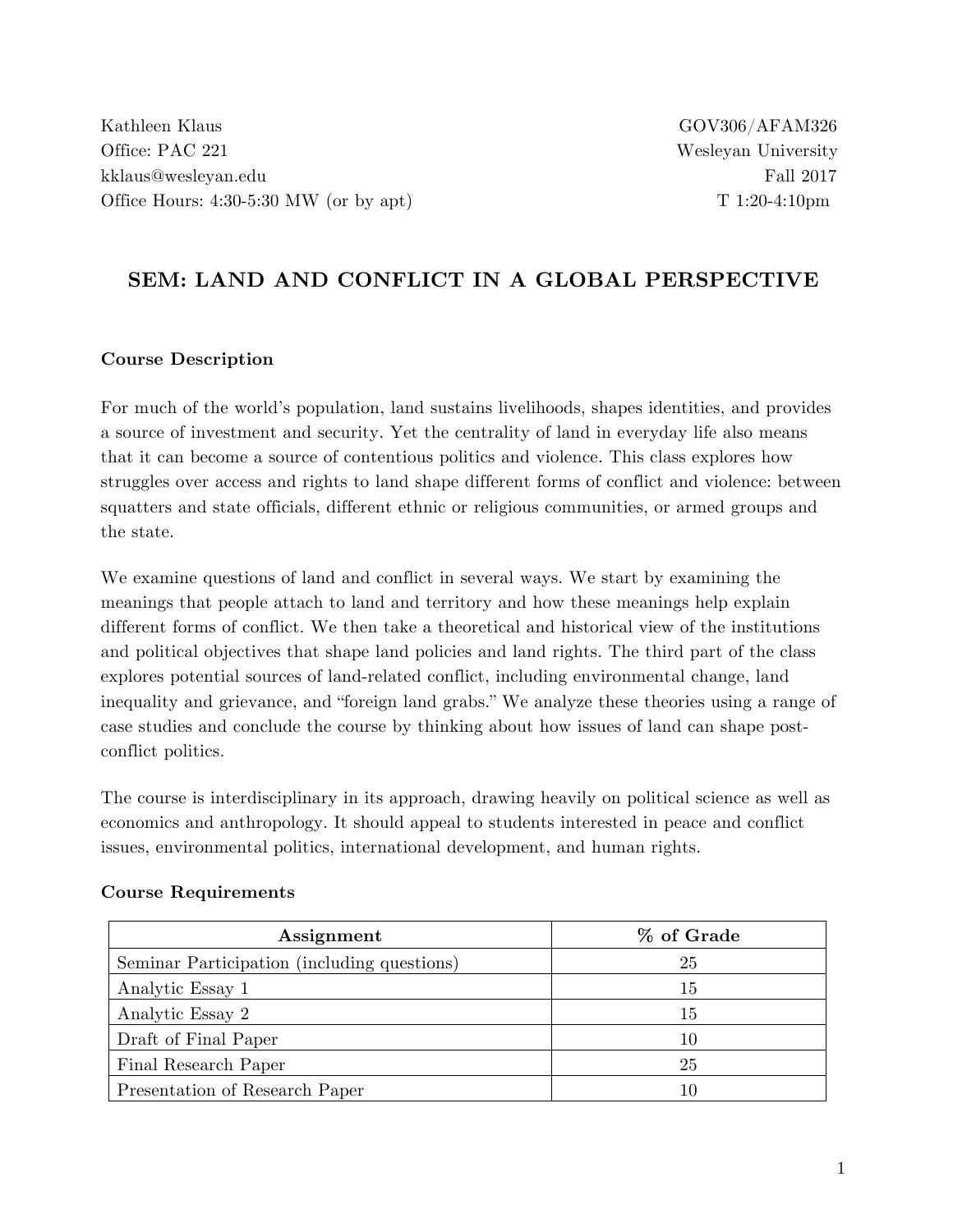#### *1. Participation*

Students are expected to participate actively in each class and engage with the comments of their classmates. Attendance is therefore mandatory and students must having completed the required reading. Students with more than two unexcused absences will lose 5 points for attendance.

• *Weekly discussion questions:* As part of the participation grade, students must post two questions for class discussion in advance of each seminar. Students should post these questions to the Moodle discussion board no later than 10am on Tuesday. Failure to contribute questions will count against the student's participation grade.

#### 2. *Analytic Essays*

Students are required to write 2 short analytic essays that synthesize any two separate weeks of readings. Students will sign up for readings the first day of class.

- Students should post their essay by midnight the day of class on Moodle (using the class Wiki) so that it is publically available. They should also send me a copy directly.
- In these essays, students should simplify the main arguments of a set of readings and state clearly the significance for non-specialists. These essays should be modeled in the genre of blog posts at Vox.com or *New York Times'* The Upshot and can include graphs, tables, and maps. They should be no longer than 1,000 words. These essays should not simply summarize but should highlight the most important or interesting concepts or questions from the larger body of literature or debate. A good analytic essay should do the following:
	- o Situate the readings in a larger context: why should people care about the book/ articles/ argument?
	- o Cleary state the author(s) argument(s) or major findings.
	- o Outline and evaluate the evidence and approach the author uses to make the argument.
	- o Present direct evidence, including page numbers and quotes from readings.

### *3. Research Paper*

Students will work on developing their research papers over the course of the semester. Papers should present a clear and well-motivated research question that addresses themes or debates that we have covered in the class. The paper should also present a clear set of hypotheses and should draw on original data to support hypotheses. They should be 15-20 pages, due the final day of class. **Due via TurnItIn (Moodle): Friday, December 15, by 5:00 pm.**

• *Draft research paper* (10% of grade): To help students with the writing process, rough drafts are **due Oct 31st**. Drafts should be at least 7 pages (TNR, 12 point font, double-spaced) and include a 120 word abstract and 8+ scholarly citations.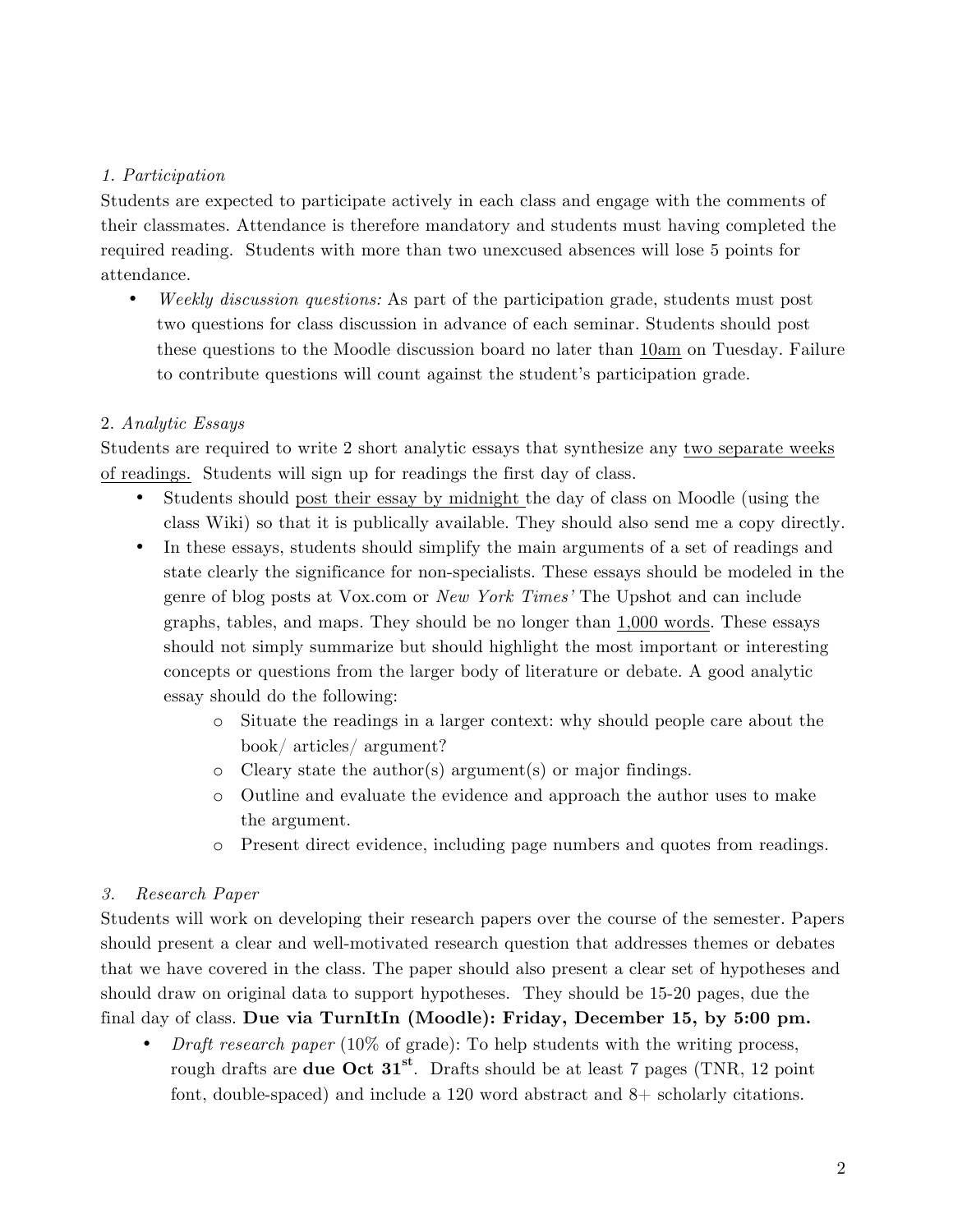#### 4. *Final Presentation of Research*

Each student will give a 10-minute presentation based on their research paper on the final week of class (Tuesday, December  $5^{th}$ ). Details to follow.

### **Required Book:**

Cotula, Lorenzo. 2013. *The Great African Land Grab? Agricultural Investments and the Global Food System.* London: Zed Books.

This book is also on reserve at Olin Library. All other readings will be uploaded to Moodle, or are available online. Some weeks also include recommended readings. These additional materials can enhance your understanding of the issues discussed and can serve as valuable reference points if you have a special interest in any particular subject (i.e. for helping with your research papers). However, you are not required to read these supplemental materials for class.

### **I: LAND MEANINGS: LIVELIHOOD, IDENTITIES, AND TERRITORY**

### **Week 1- Sept 5 - Introduction**

*What is the Problem? Why look at land?*

- USAID Issue Brief: Land and Conflict
- Burgis, Tom. "The Great Land Rush." *Financial Times*. March 1, 2016. https://ig.ft.com/sites/land-rush-investment/ethiopia/
- "A green evolution." *The Economist*, March 12 2016.
- United States Institute of Peace, "Nigeria's New Threat: Guns, Cows and Clashes Over Land: Muslim-Christian Overtones Inflame Violence Between Herders and Farmers." April 20, 2017.
- "Land, Conflict, and Sustainable Development." Blog post by USAID officer on Medium

*Narratives of Land Conflict in the Media*:

• Loss of Fertile Land Fuels 'Looming Crisis' Across Africa, *New York Times*, July 30, 2017.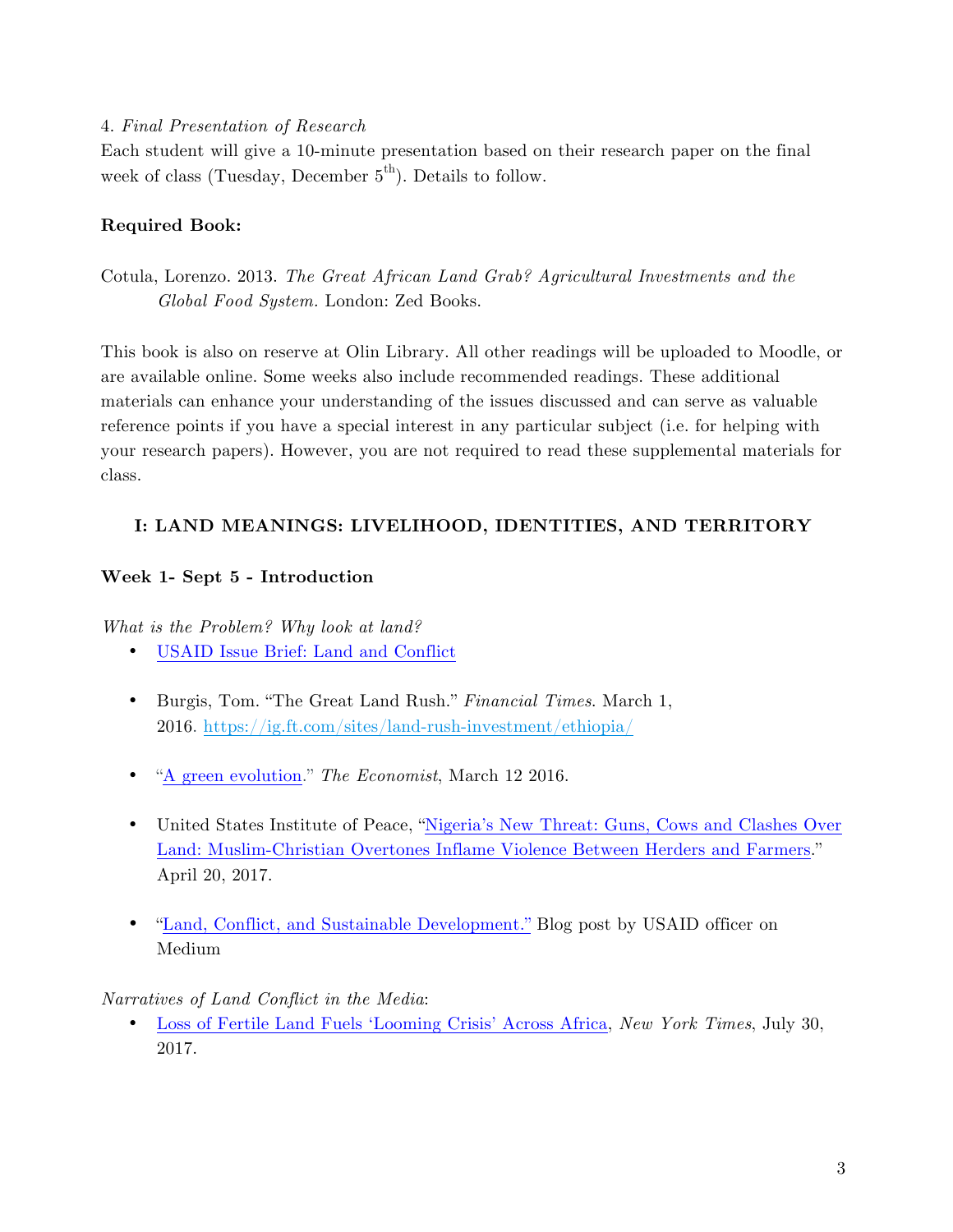- Siege Has Ended, but Battle Over Public Lands Rages On, New York Times, April 14, 2017.
- Film (in class): Worth Dying For?

### **Week 2- Sept 12- Land as identity, territory, and belonging**

### *Belonging*

- Geschiere, Peter, and Stephen Jackson. "Autochthony and the crisis of citizenship: democratization, decentralization, and the politics of belonging (Intro)." *African studies review* 49.2 (2006): 1-8
- Ceuppens, Bambi. "Allochthons, colonizers, and scroungers: Exclusionary populism in Belgium." *African Studies Review* 49.2 (2006): 147-186. [Skim]
- Bøås, Morten. "" New" Nationalism and Autochthony: Tales of Origin as Political Cleavage." Africa Spectrum (2009): 19-38.
- New York Times, Oct 16 2016, *Nicaragua Dispute Over Indigenous Land Erupts in Wave of Killings.*

## *Land as Territory*

- Toft, Monica. 2003. *The Geography of Ethnic Violence*. (Chapter 1 & 2)
- Fearon, James and David Laitin (2011) "Sons of the soil, migrants, and civil war." *World Development*, 199-211.

## *Recommended:*

- Jenkins, Sarah (2012) Ethnicity, violence, and the immigrant-guest metaphor in Kenya. *African Affairs* 111(445): 1-21.
- Lentz, Carola (2013) *Land, Mobility, and Belonging in West Africa: Natives and Strangers*. Indiana University Press.
- Shelef, Nadav. (2015). "Unequal Ground: Homelands and Conflict." *International Organization*, 70(33-63).

## **II. THEORIES AND PRACTICES OF LAND RIGHTS**

### **Week 3- Sept 19- Land, Institutions, and Colonial Rule**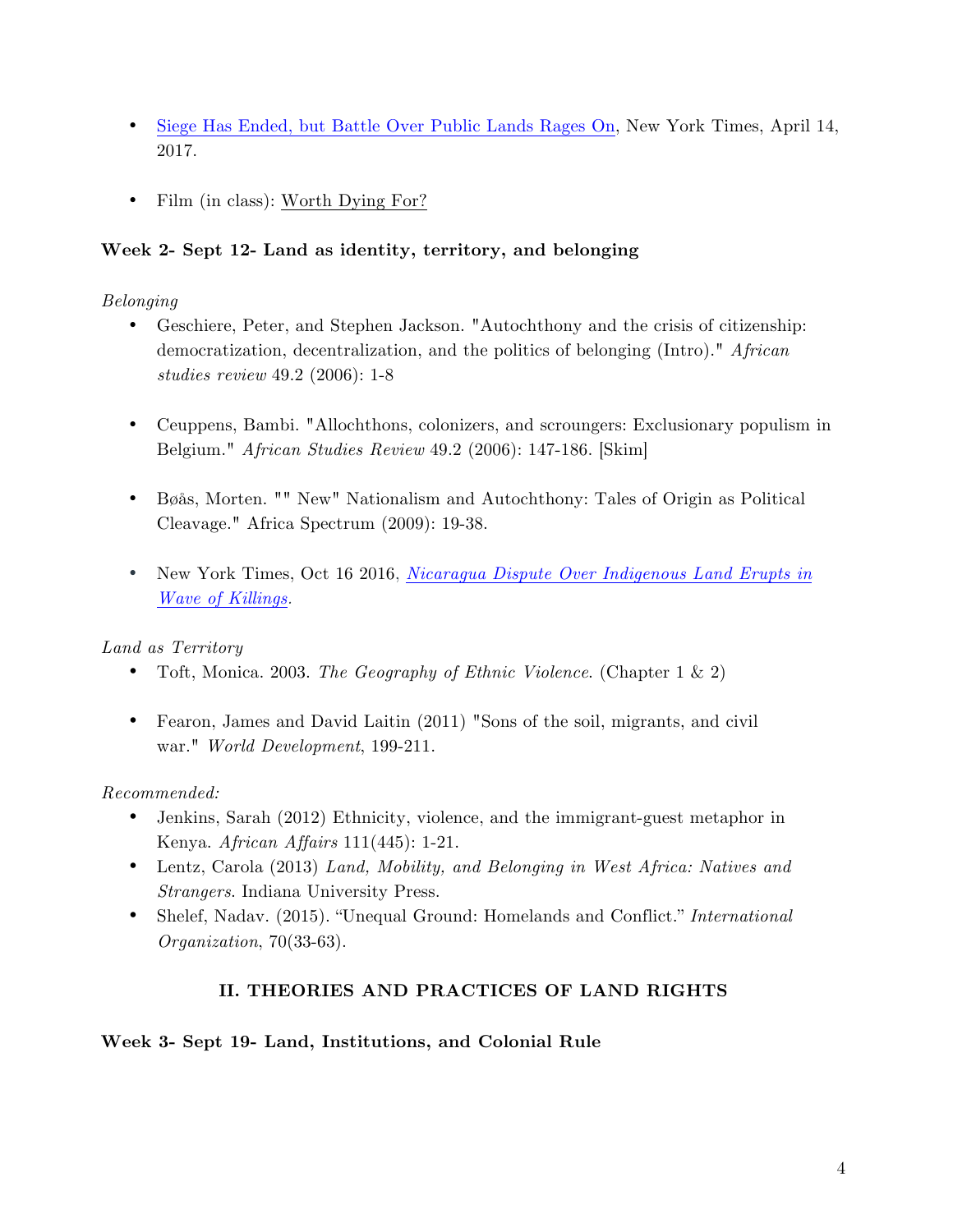- Acemoglu, Daron, and James Robinson. 2012. "Reversing development: How European colonialism impoverished large parts of the world (Chap 9)." In, *Why nations fail: The origins of power, prosperity, and poverty*. New York: Crown Business
- Shipton, Parker. 2009. *Mortgaging the Ancestors: Ideologies of Attachment in Africa*. Yale University Press. Chapter 6.
- Mamdani, Mahmood. 1996. Chapter 3, "Indirect Rule: the Politics of Decentralized Despotism," in Citizen and Subject: Contemporary Africa and the Legacy of Late Colonialism. Princeton: Princeton University Press.
- Film: the Land Beneath our Feet

### *Recommended:*

- Banerjee, Abhijit, and Lakshmi Iyer. "History, institutions, and economic performance: the legacy of colonial land tenure systems in India." *The American economic review* 95.4 (2005): 1190-1213.
- Berry, Sara. (1993). *No Condition is Permanent: The Social Dynamics of Agrarian Change in Sub-Saharan Africa*. Madison: University of Wisconsin Press. (Chap 5).
- Potts, Deborah. 2012. "Land alienation under white settler and colonial rule in southern Africa." In, Allan Anthony (ed). Handbook of land and water grabs in Africa: Foreign direct investment and food and water security. Routledge.
- Robert H. Bates. 1981. *Markets and States in Tropical Africa.* Berkeley: University of California Press.

## **Week 4- Sept 24- Theories of property rights**

- "Why Property Rights Matter," New America Foundation.
- Holland, Alisha. 12 April, 2017. *Vox*, "Latin America's floods have been rough. Bad housing policy helped make them deadly."
- Joireman, Sandra F. *Where there is no Government: Enforcing property rights in common law Africa*. Oxford University Press, 2011. (Chap 1)
- Onoma, Ato Kwamena. (2009). The Politics of Property Rights Institutions in Africa. Cambridge: Cambridge University Press. (Chap 1)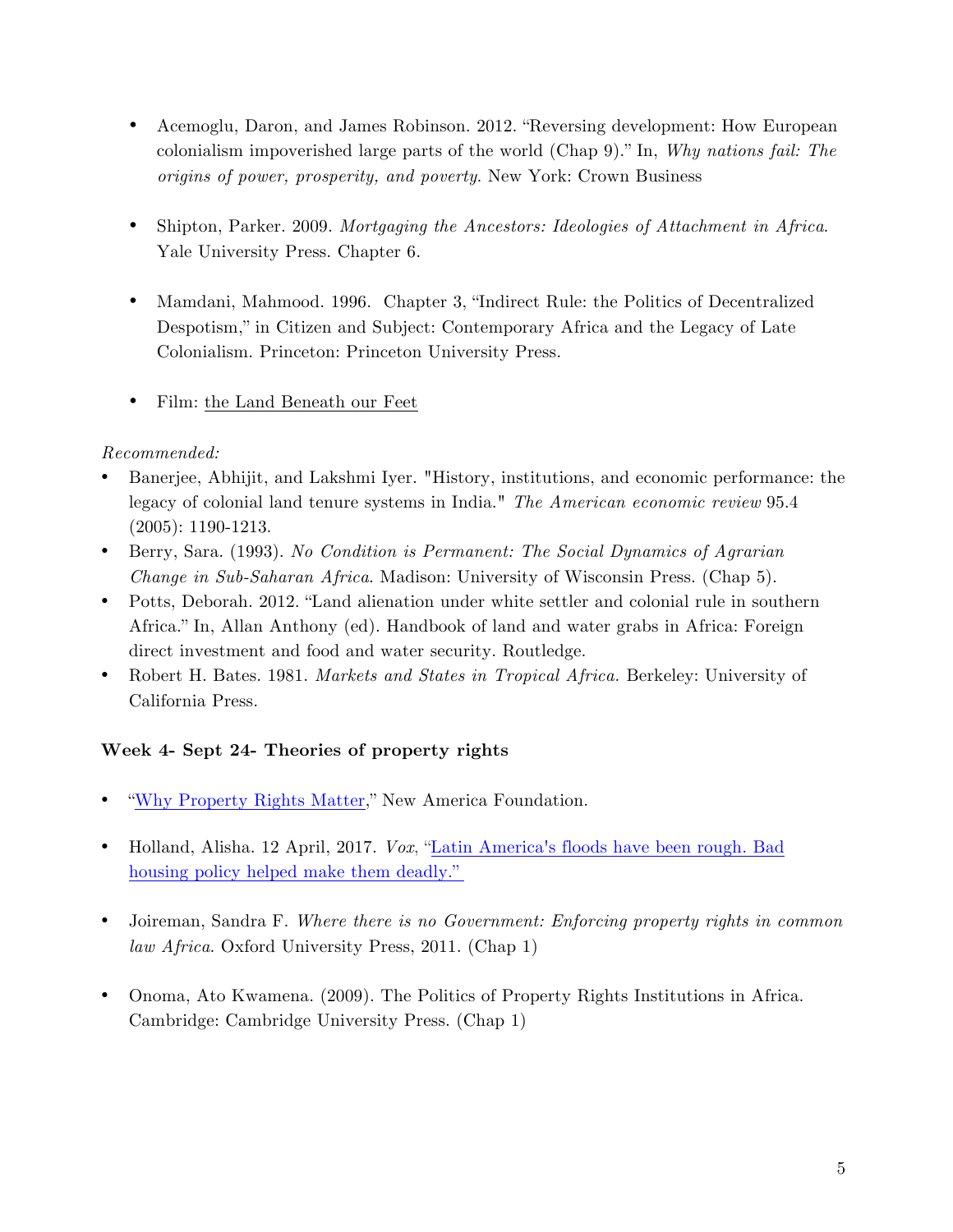• Murtazashvili, Ilia and Jennifer Murtazashvili. (2015). "The Origins of Private Property Rights: States or Customary Organizations?" *Journal of Institutional Economics*, Dec (1- 24).

### *Recommended:*

- De Soto, Hernando. (2000). *The Mystery of Capital. Why Capitalism Triumphs in the West and Fails Everywhere Else*. New York: Perseus
- Weimer, David (ed). 1997. *The Political Economy of Property Rights: Institutional Change and Credibility in the Reform of Centrally Planned Economies*. Cambridge: Cambridge University Press.

### **Week 5- Oct 3- Land Rights: Tool of Control, Coercion, and State-Making**

### *North America*

- Frymer, Paul. (2014). " A Rush and a Push and the Land Is Ours": Territorial Expansion, Land Policy, and US State Formation. *Perspectives on Politics*, *12*(1), 119-144.
- Albertus, Michael. ""This was your land." *Foreign Policy*, 13 Nov. 2015

### *Africa*

- Boone, Catherine (2014) *Property and Political Order in Africa: Land Rights and the Structure of Politics*. Cambridge: Cambridge University Press: (Chapter 2)
- Baldwin, Kate. (2014). When politicians cede control of resources: Land, chiefs, and coalition-building in Africa. *Comparative Politics*, 46(3), 253-271.

## Israel/Palestine:

• **https://interactive.aljazeera.com/aje/2017/50-years-illegalsettlements/index.html**

## *Recommended*

- Albertus, Michael (2015). *Autocracy and Redistribution: The Politics of Land Reform*.
- Finkel, Evgeny, S. Gehlbach, and T. Olsen (2015) "Does Reform Prevent Rebellion? Evidence from Russia's Emancipation of the Serfs." *Comparative Political Studies*, 48(8): 984-1019.
- Branch, Daniel. 2007. "The Enemy Within: Loyalists and the War Against Mau Mau." *Journal of African History*, 48(2): 291-315.

## **Theories of Land and Conflict**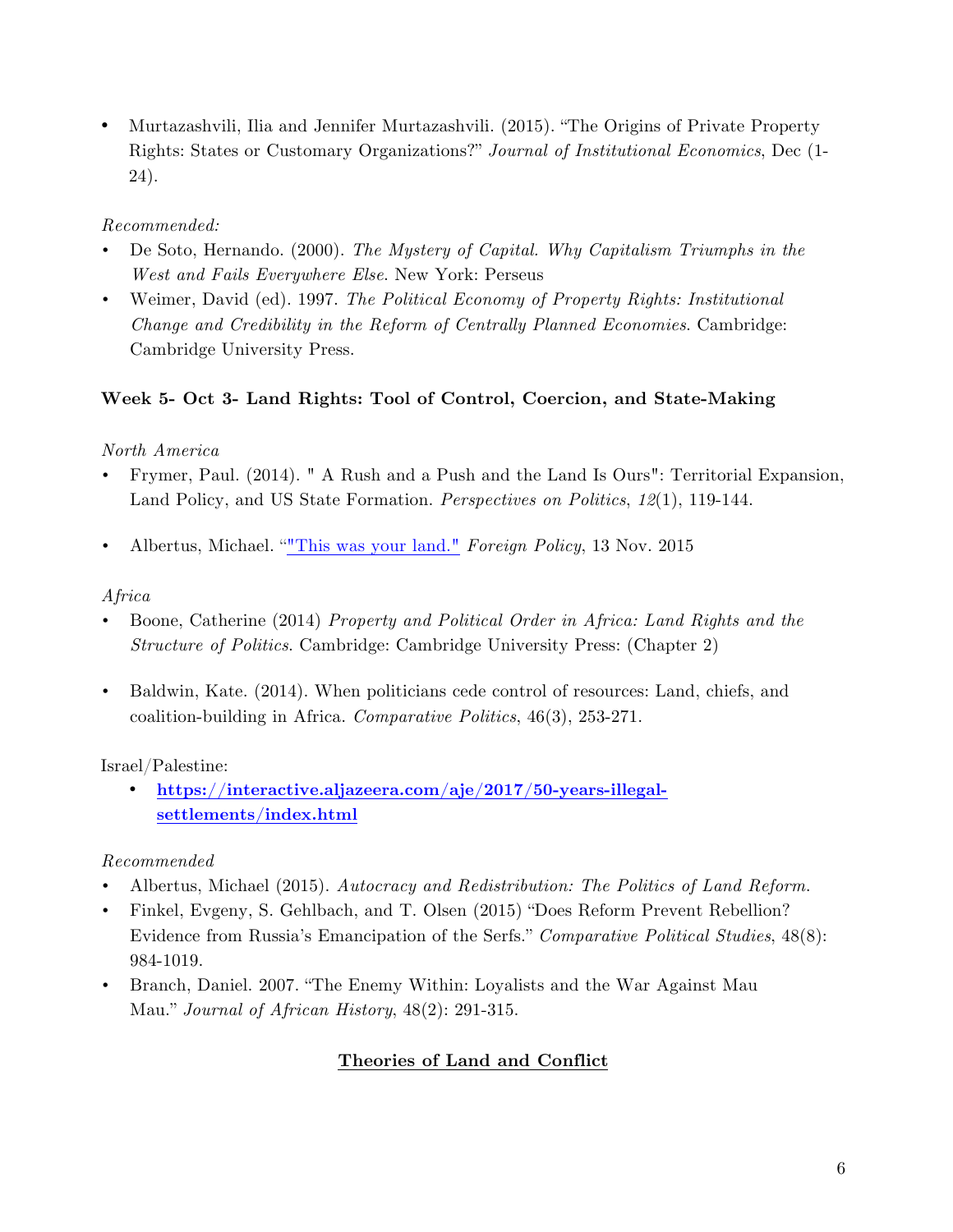#### **Week 6 – Oct 10- Scarcity and Environmental Change**

- Homer-Dixon, T. (1999). *Environment, scarcity, and violence*. Princeton: Princeton University Press (Chap. 2)
- Kahl, Colin (2006) *States, Scarcity, and Civil Strife in the Developing World*. Princeton: Princeton University Press (Chap 1).
- Raleigh, Clionadh (2010), Political Marginalization, Climate Change, and Conflict in African Sahel States. International Studies Review, 12: 69–86
- Buhaug, Halvard (2016) Climate Change and Conflict: Taking Stock, Peace Economics, Peace Science and Public Policy 22(4): 331–338.
- The Land of Salt and Fire (Video), *The New York Times*
- *New York Times*: ""Heat Hunger and War Forces African onto a Road of Fire."
- *The Guardian*, May 3, "Inequality, Drought, and the deadly fight for precious grazing land in Kenya ."

### *Recommended:*

- André, Catherine, and Jean-Philippe Platteau (1998) "Land relations under unbearable stress: Rwanda caught in the Malthusian trap." *Journal of Economic Behavior & Organization*34(1): 1-47.
- Butler, Christopher K & Scott Gates. (2012) "African Range wars: Climate, Conflict, and Property Rights." *Journal of Peace Research* 49.1 (2012): 23-34.
- Barnett, Jon, and W. Neil Adger. (2007) "Climate change, human security and violent conflict." *Political Geography* 26(6): 639-655.

### **Week 7- Oct 17- "Greed" and Grievance Theories**

- Collier, P., & Hoeffler, A. (2004). Greed and grievance in civil war. *Oxford Economic Papers, 56*(4), 563-595.
- Cederman, Lars-Erik, Kristian Gleditsch, and Halvard Buhaug (2013) *Inequality, Grievances, and Civil war*. Cambridge: Cambridge University Press. (Chap 2)
- Østby, Gudrun. "Inequality and political violence: A review of the literature." *International Area Studies Review* 16.2 (2013): 206-231.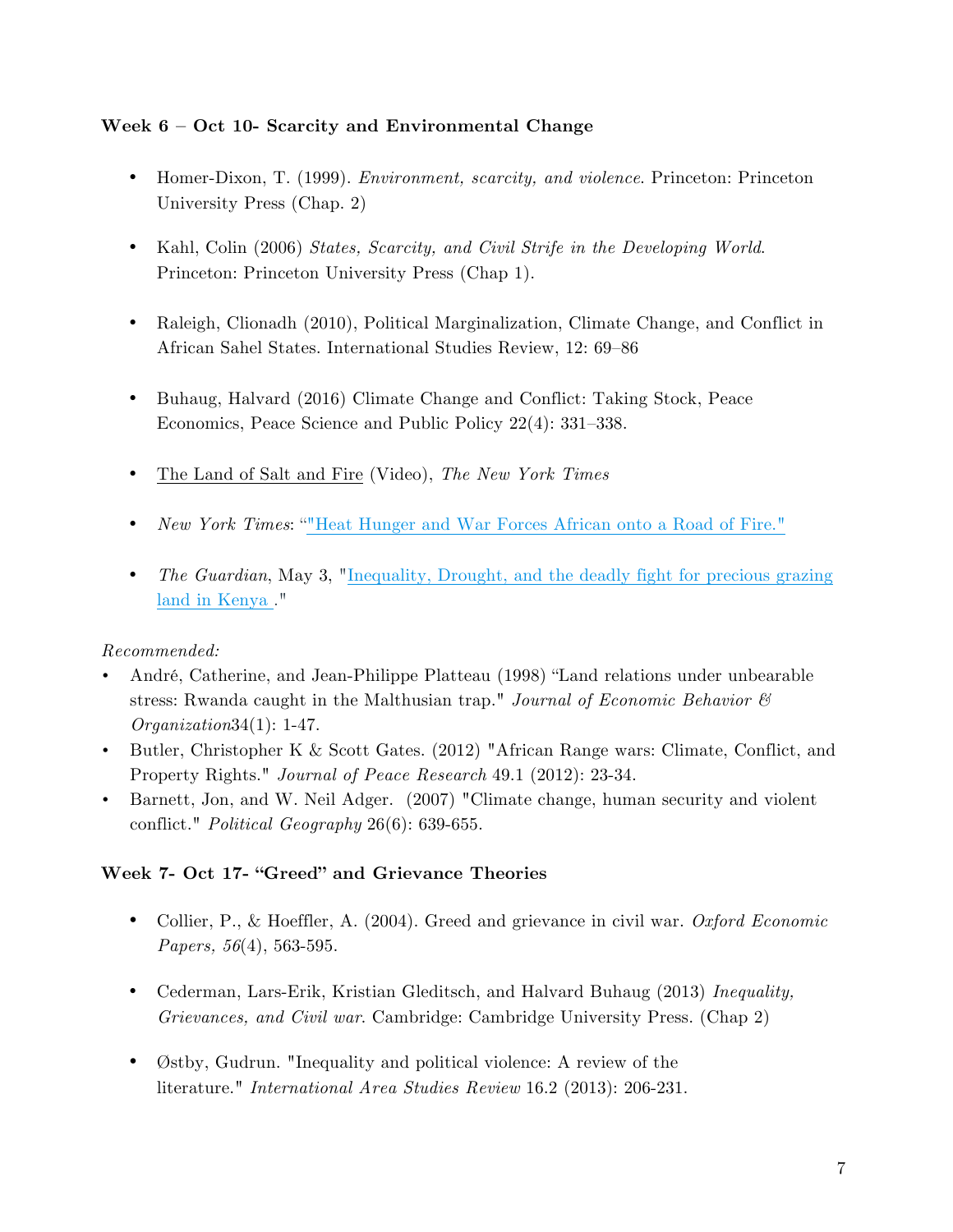• Van Leeuwen, Mathijs, and Gemma Van Der Haar. (2016). "Theorizing the Land– Violent Conflict Nexus." *World Development* 78: 94-104.

## **IV. CASE STUDIES OF LAND-RELATED CONFLICT**

#### **Week – 8 - Oct 24– NO CLASS (Fall Break)**

• Start reading, *Great African Land Grab*

#### **Week 9—Oct 31—Large-Scale Land Investments**

- Cotula, Lorenzo. *The Great African Land Grab? Agricultural Investments and the Global Food System*
- Ansoms, An & Thea Hilhorst. 2014. *Losing your Land: Dispossession in the Great Lakes*. Chap 4, "Land Grabbing by Mining Companies Local Contentions & State Reconfiguration in South Kivu (DRC)." pp. 58-81
- In fight for secure land rights, corporations and communities find common ground: https://www.devex.com/news/in-fight-for-secure-land-rights-corporations-andcommunities-find-common-ground-90592
- Film: Virunga (Available on Netflix)

### **\*\* Draft of Final Paper Due\*\***

### *Recommended:*

- Brautigam, Deborah et al (2012) "Briefing: Rumours and realities of Chinese agricultural engagement in Mozambique." *African Affairs,* 111(444): 483-492.
- Chen, Wenjie, David D, & Heiwai T (2016)"Why is China investing in Africa? Evidence from the firm level." *The World Bank Economic Review*
- German, Laura, G. Schoneveld, & E. Mwangi (2013) "Contemporary processes of large-scale land acquisition in Sub-Saharan Africa: legal deficiency or elite capture of the rule of law?" *World Development* 48: 1-18.

### **Week 10 – Nov 7- Land and Insurgency in Latin America**

- "This Land is Our Land." *The Economist*, 16 Sept 2010.
- Wood, Elisabeth. "Agrarian Reform, Land Occupation, and the Transition to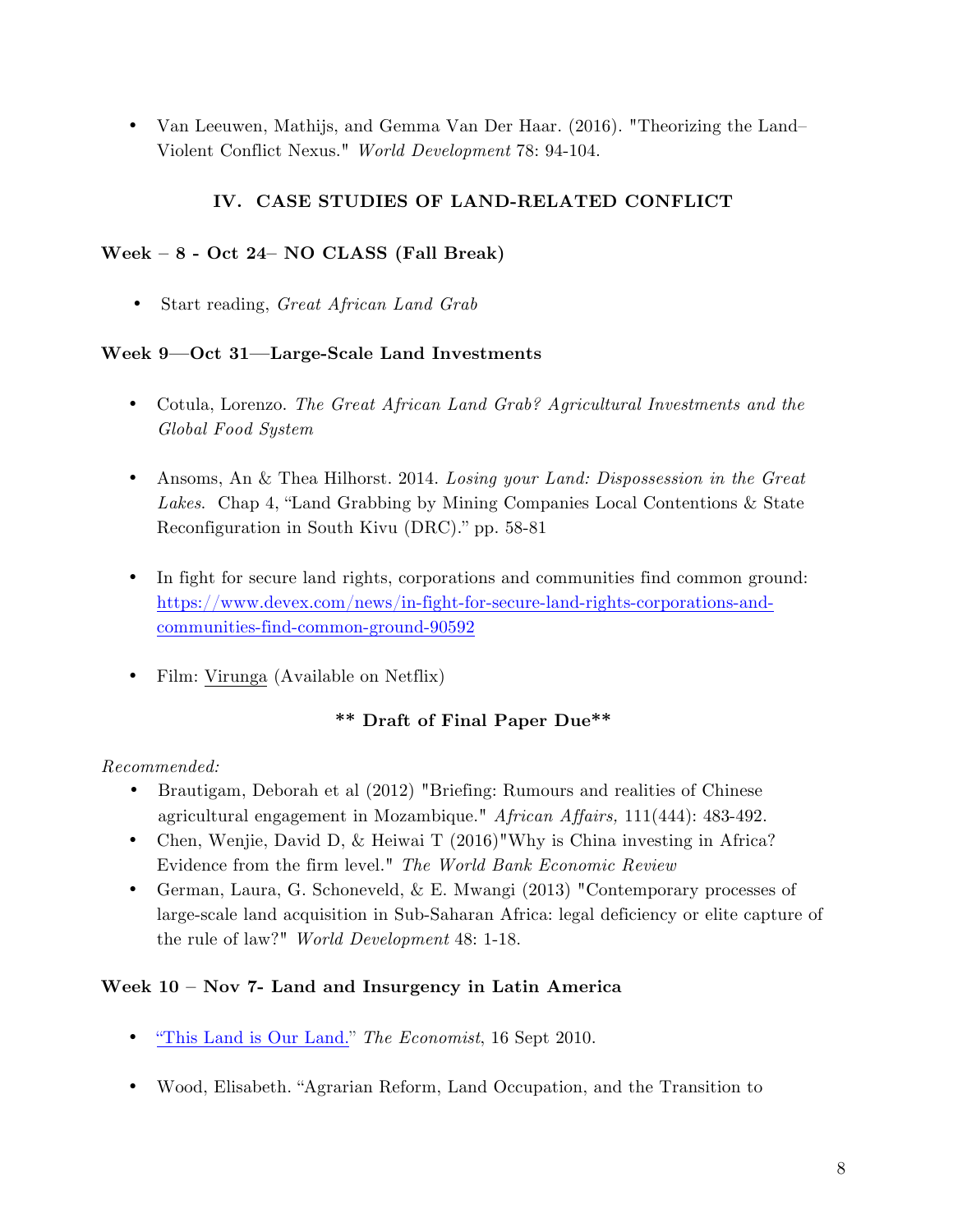Democracy in El Salvador." In, Bergsmo, Morten, Cesar A. Rodriguez Garavito, and Pablo Kalmanovitz (2010). *Distributive Justice in Transitions*.

- Albertus, Michael & Kaplan, Oliver  $(2012)$ . Land reform as a counterinsurgency policy: Evidence from Colombia. *Journal of Conflict Resolution*, *57*, 198-231.
- Mason, T. David. "Take Two Acres and Call Me in the Morning": Is Land Reform a Prescription for Peasant Unrest?" *The Journal of Politics* (1998): 199-230.

Recommended:

- Carter, Miguel. "The landless rural workers movement and democracy in Brazil." *Latin American Research Review* 45.4 (2010): 186-217.
- Mueller Edward N, Seligson Mitchell A., Fu Hung-der, Midlarsky Manus I.1989. "Land Inequality and Political Violence." *American Political Science Review* 83 (2): 577–596
- Hidalgo F. Daniel, Naidu Suresh, Nichter Simeon, Richardson Neal. 2010. "Economic Determinants of Land Invasions." *The Review of Economics and Statistics* 92 (3): 505– 523.
- Wolford Wendy. 2010. *This Land Is Ours Now: Social Mobilization and the Meanings of Land in Brazil*. Durham, NC: Duke University Press

### **Week 11 – Nov 14- Election-Related Violence (Kenya, Côte d'Ivoire, Zimbabwe**)

- Boone, Catherine. 2009. "Electoral populism where property rights are weak: land politics in contemporary sub-Saharan Africa." *Comparative Politics*, 2:183-201.
- Klaus, Kathleen & Matthew Mitchell. (2015). "Land Grievances and the Mobilization of Electoral Violence: Evidence from Côte d'Ivoire and Kenya," *Journal of Peace Research*, 52(2): 622-635
- Boone, C. & N. Kriger. (2012). "Land Patronage and Elections: Winners and Losers in Zimbabwe and Côte d'Ivoire." In, *Voting in Fear: Electoral Violence in Sub-Saharan Africa.* Washington D.C: United States Institute of Peace.

#### *Recommended:*

• Boone, Catherine. (2011). "Politically allocated land rights and the geography of electoral violence: The case of Kenya in the 1990s." *Comparative Political Studies,* 44(10): 1311– 1342.

### **Week 12 – Nov 21- Forced Urbanization and State Land Grabs (China)**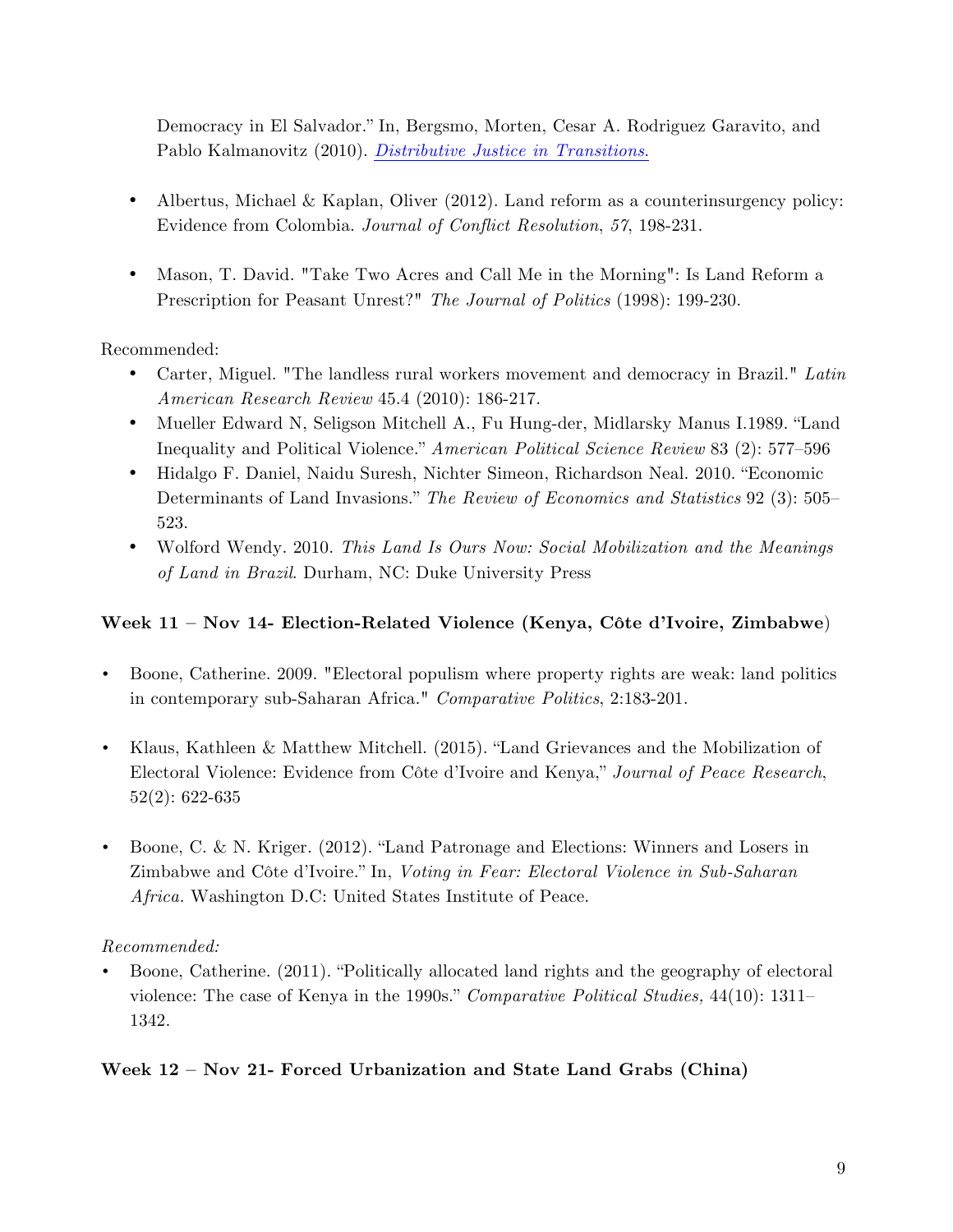- Ho, Peter. 2001. "Who owns China's land? Policies, property rights and deliberate institutional ambiguity." *The China Quarterly* 166: 394-421.
- Chuang, Julia. "China's rural land politics: bureaucratic absorption and the muting of rightful resistance." *The China Quarterly* 219 (2014): 649-669.
- Cui, Ernan et al. (2015). "How do Land Takings affect Political Trust in Rural China?" *Political Studies,* 63(S1): 91-109.
- Cai, Yongshun. 2003. "Collective ownership or cadres' ownership? The non-agricultural use of farmland in China." *The China Quarterly* 175: 662-680. *(Recommended*)
- Johnson, Ian. "Leaving the Land- China's Great Uprooting: Moving 250 Million Into Cities. *New York Times* 15 June. 2013: (Read online):
- Johnson, Ian. "Leaving the Land- Picking Death Over Eviction." *New York Times* 8 Sept. 2013: (Read online)

### **Week 13 – Nov 28- Land Rights in Post-Conflict Environments**

- Autesserre, Séverine. (2009). "Hobbes and the Congo: frames, local violence, and international intervention." *International Organization,* 63(2): 249-280.
- Gibson, James. 2010. "Land redistribution/restitution in South Africa: A model of multiple values, as the past meets the present." *British Journal of Political Science* 40(1): 135-169.
- Elhawary, Samir. *Uncharted territory: Land, conflict and humanitarian action*. Ed. Sara Pantuliano. Rugby: Practical Action Publishing, 2009.
	- o De Waal, Alex, Chap 1."Why humanitarian organizations need to tackle land issues"

### *Recommended:*

• Bovensiepen, Judith M. (2011) Opening and Closing the Land: Land and power in the Idaté highlands (Indonesia). In: McWilliam, A. & Traube, E, eds. *Land and Life in Timor-Leste. Ethnographic Essays*. ANU E-press, Canberra , pp. 47-60.

### **Week 14 – Dec 5- In- Class Presentations**